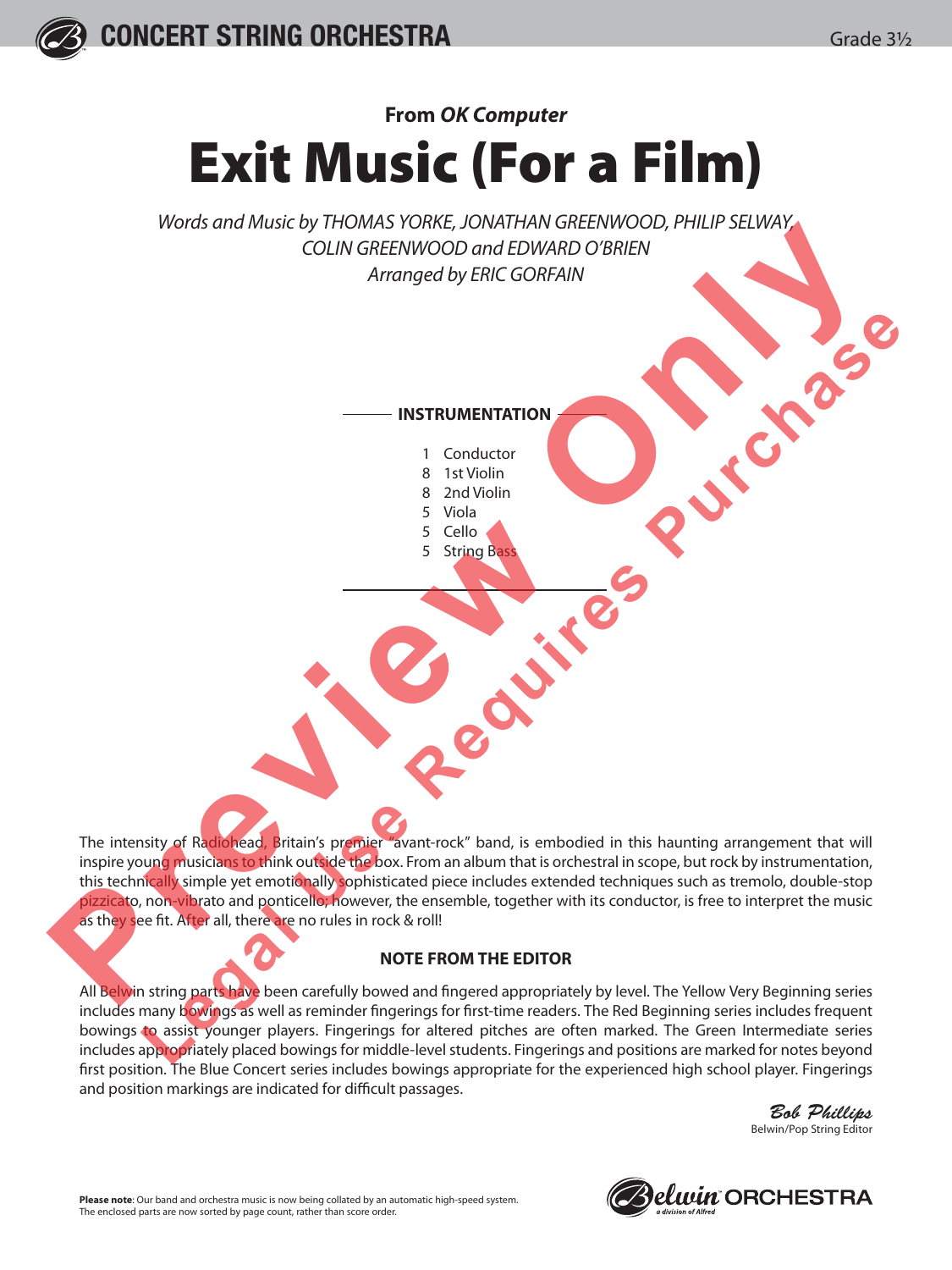

#### **PROGRAM NOTES**

Radiohead, Britain's premier "avant-rock" band, are well known for taking rock music to new heights. Orchestral in scope, but rock by instrumentation, the band released the album *OK Computer* in 1997, spawning critical acclaim and a devoted legion of fans. Ever since, that work has been routinely hailed as the best album of that decade. "Exit Music (For a Film)," from *OK Computer*, embodies Radiohead's quiet intensity and whisper-to-a-scream aesthetic. Singer/guitarist Thom Yorke is known for his passionate vocal style while the other band members consistently push the limits of their instruments to the edge. The lyrical themes of *OK Computer* center on the disintegration of our collective social connection and the general disillusionment we feel with modern society and technology. However, the hauntingly beautiful music that accompanies these somewhat alarming lyrical themes only adds to Radiohead's carefully cultivated mystique.

## **NOTES TO THE CONDUCTOR**

The key to this arrangement is maintaining the restrained, intense rage just underneath the surface of the music. The apex of the song arrives at m. 50, but the journey from the very first measure begins in a deadpan manner. The 1st violin melody in the first verse at m. 7 should be played with little vibrato, or alternatively, with a very wide, lazy vibrato, as if the musicians can barely keep their eyes open before falling asleep mid-sentence. The 2nd violins take over the melody at m. 15 in the same manner. At m. 23, a legato feel emerges with dynamics playing a major role. The verse section returns at m. 34 with the violas playing the melody and the cellos sliding randomly, yet quietly, between pitches. Ponticello and/or false harmonics can be employed to create a creepy effect that percolates underneath the rest of the ensemble. At m. 42, the intensity starts to really build, as does the volume, finally reaching the aforementioned apex at m. 50. The celli and contrabass should be very aggressive before relenting at m. 54, at which point the song begins its descent back to earth, resting finally in a quiet calm for the last four measures. **PROGRAM NOTES**<br>
Redicheed, Britain's premier "want rock 'band, are well known for taking moking to mean heghts. Orginary in sope<br>
better of the most pressure that a better of the most computer in 1997, pape in gradient fr **Legal Use And Constrainer (Source A)**<br> **Legal Use And Accord Constrainer (Source A)**<br>
Construction the band dietasta the absorption of Constrainer (SPS) and Constrainer (SPS)<br>
Constrainer and Constrainer (SPS) and Constra

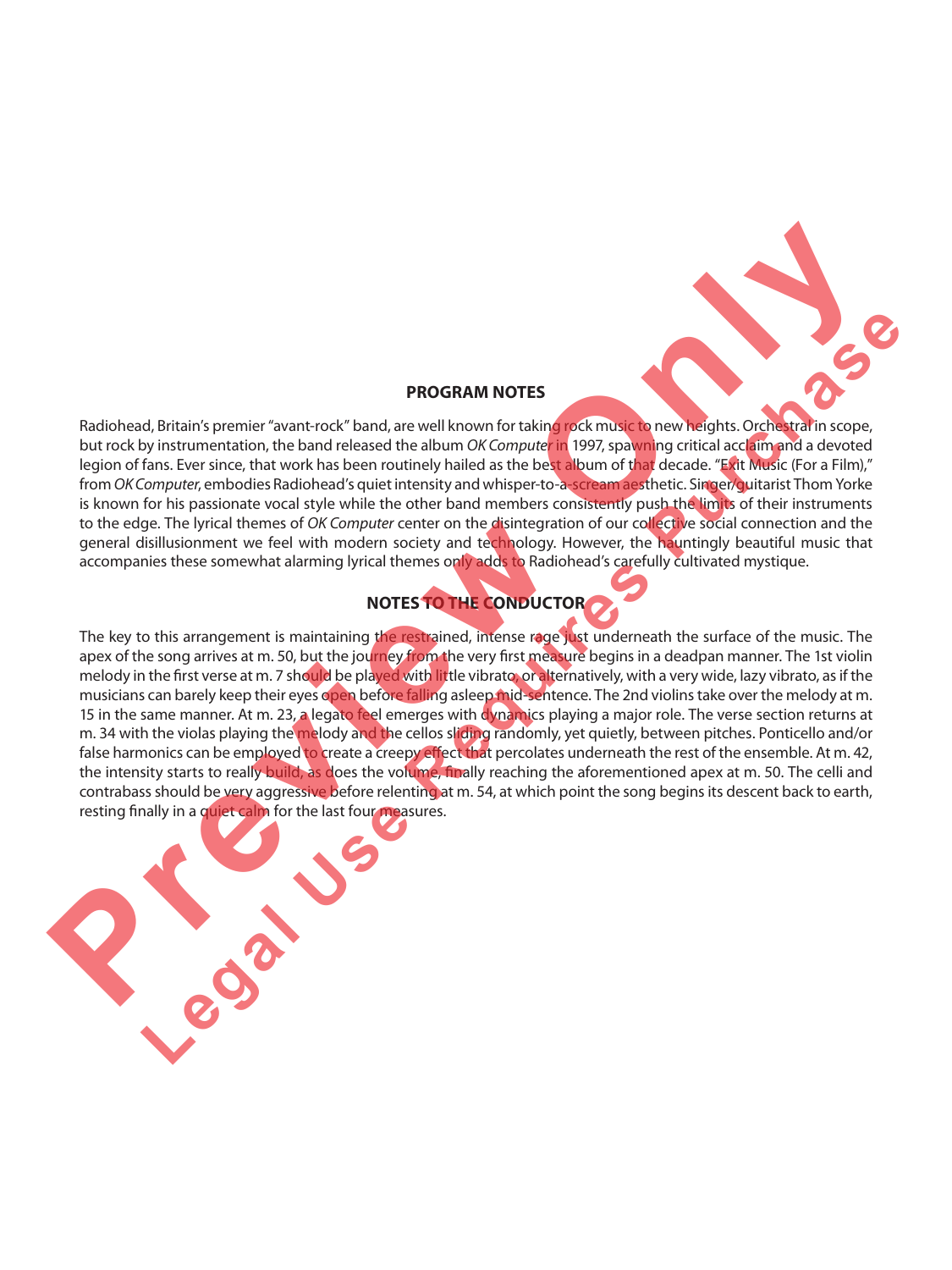## **Exit Music (For A Film)** *(From OK Computer)*



All Rights Reserved including Public Performance

Purchase a full-length<br>performance recording!<br>**alfred.com/downloads**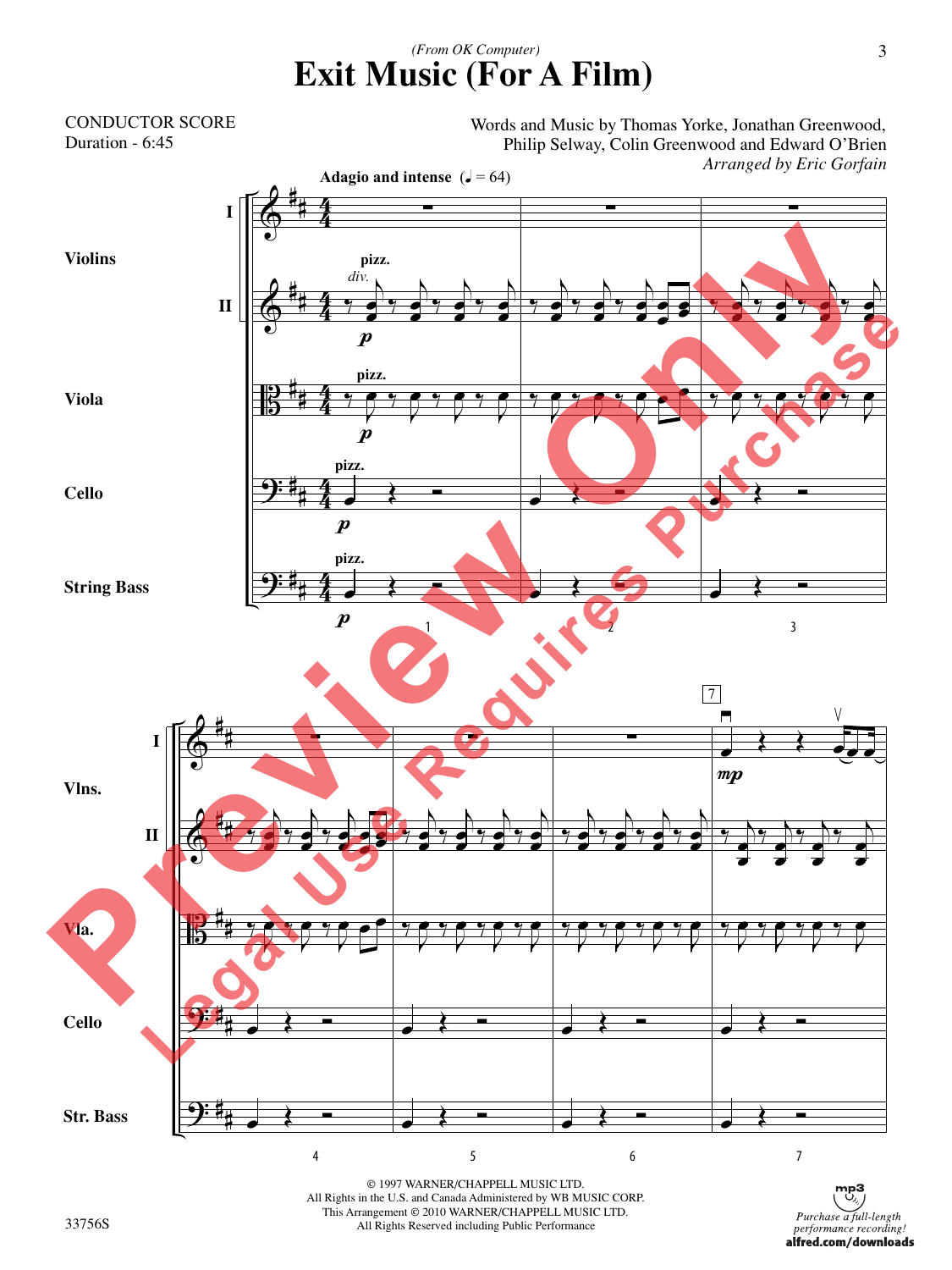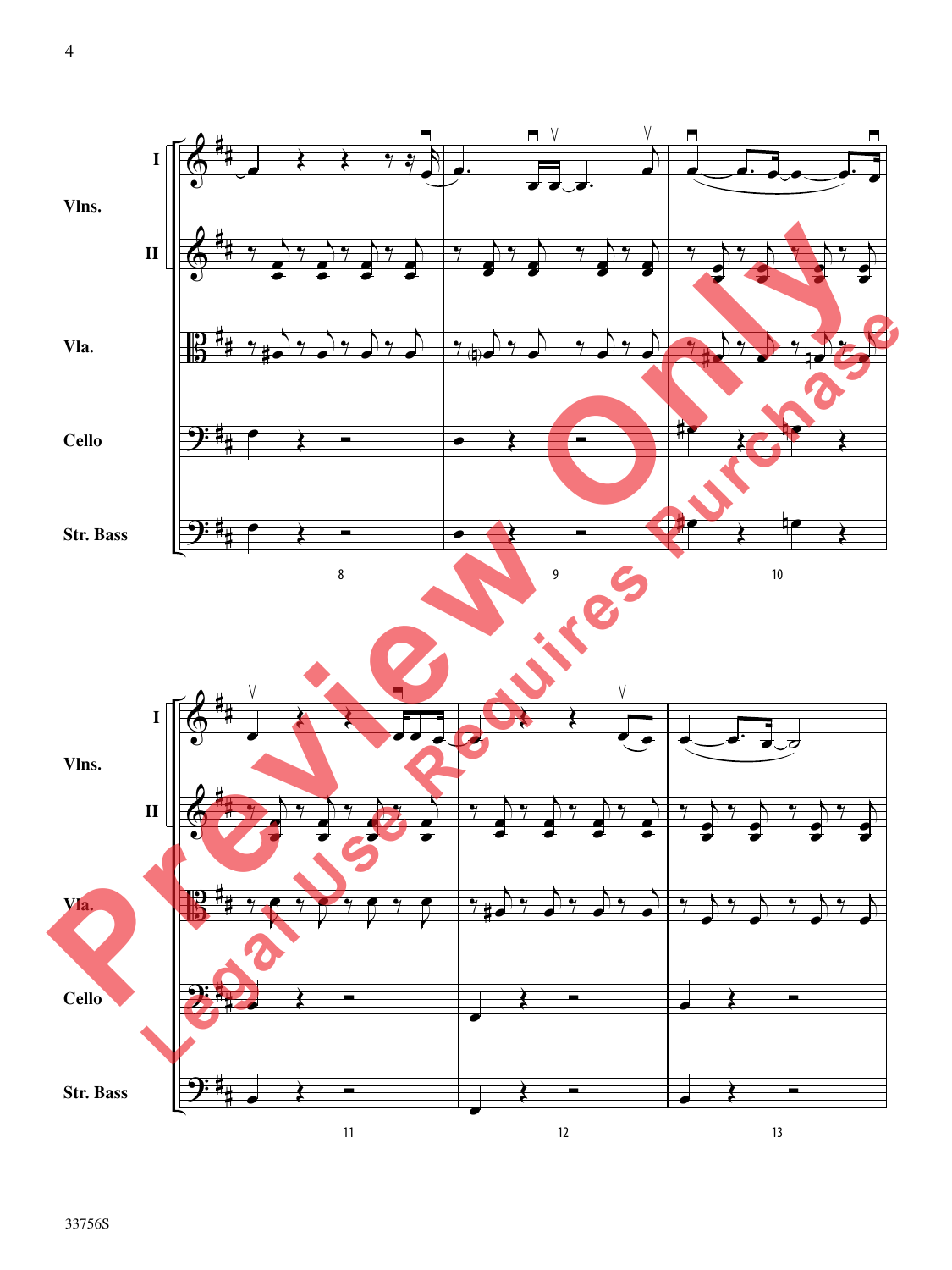

5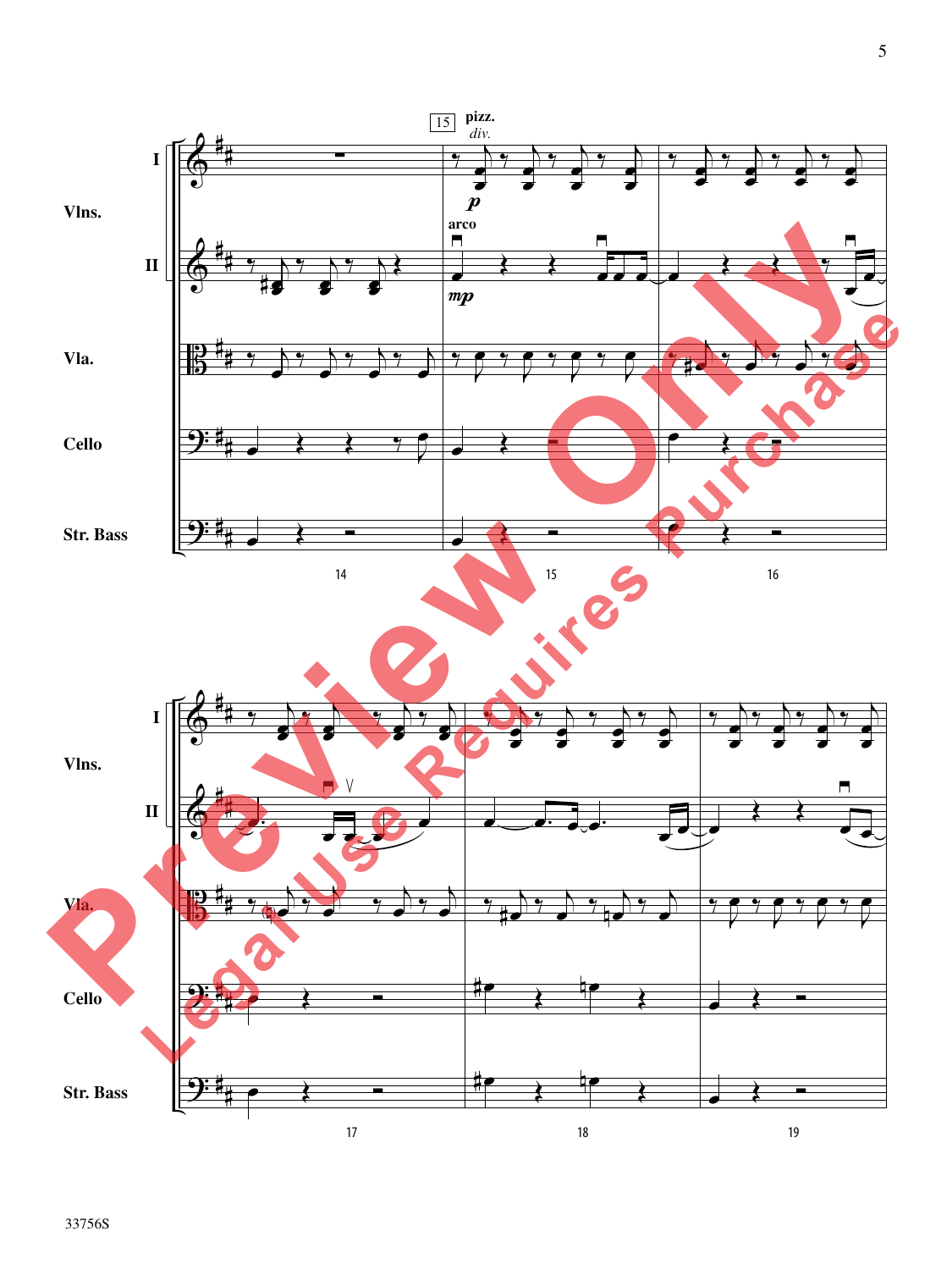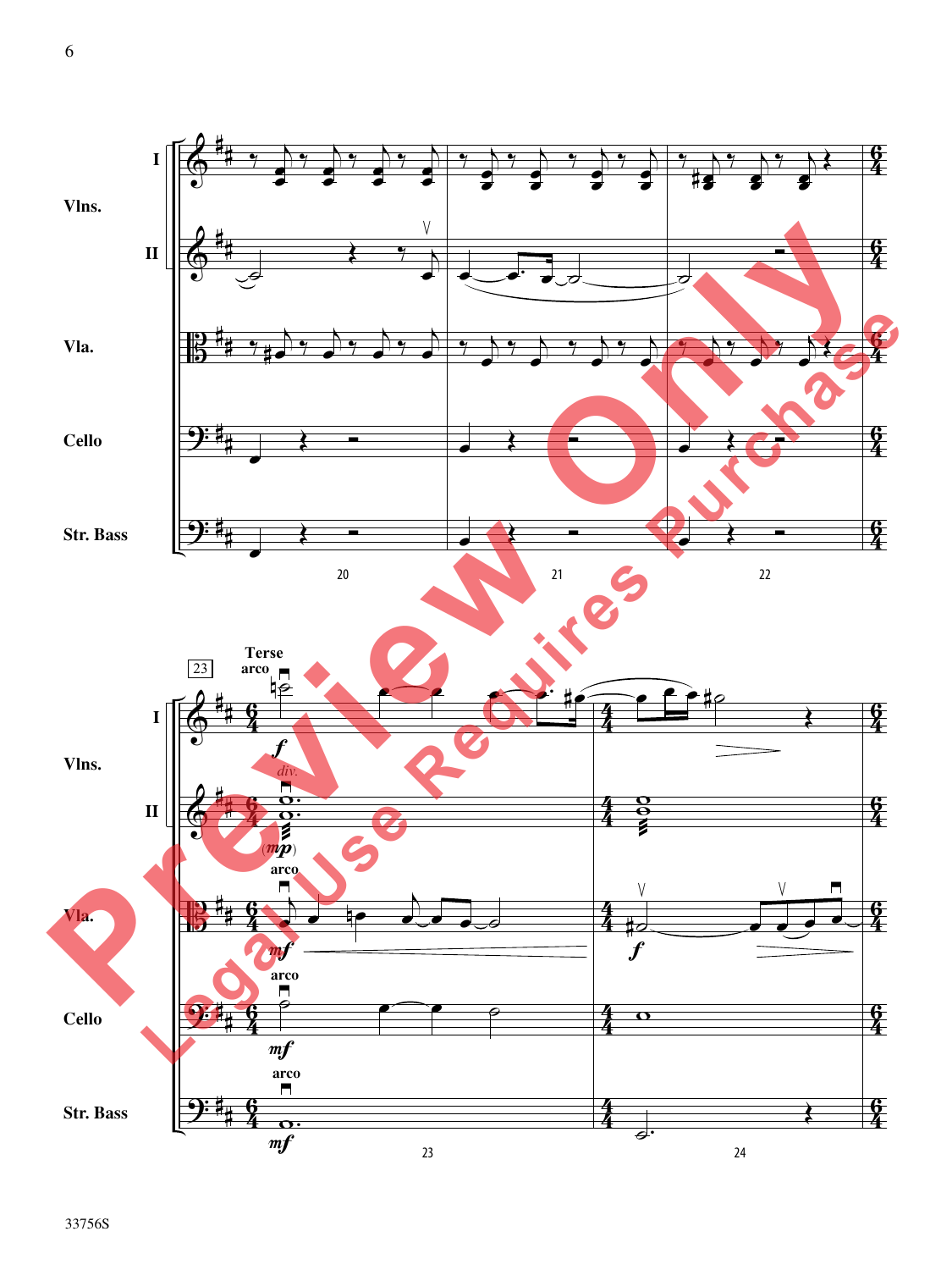

7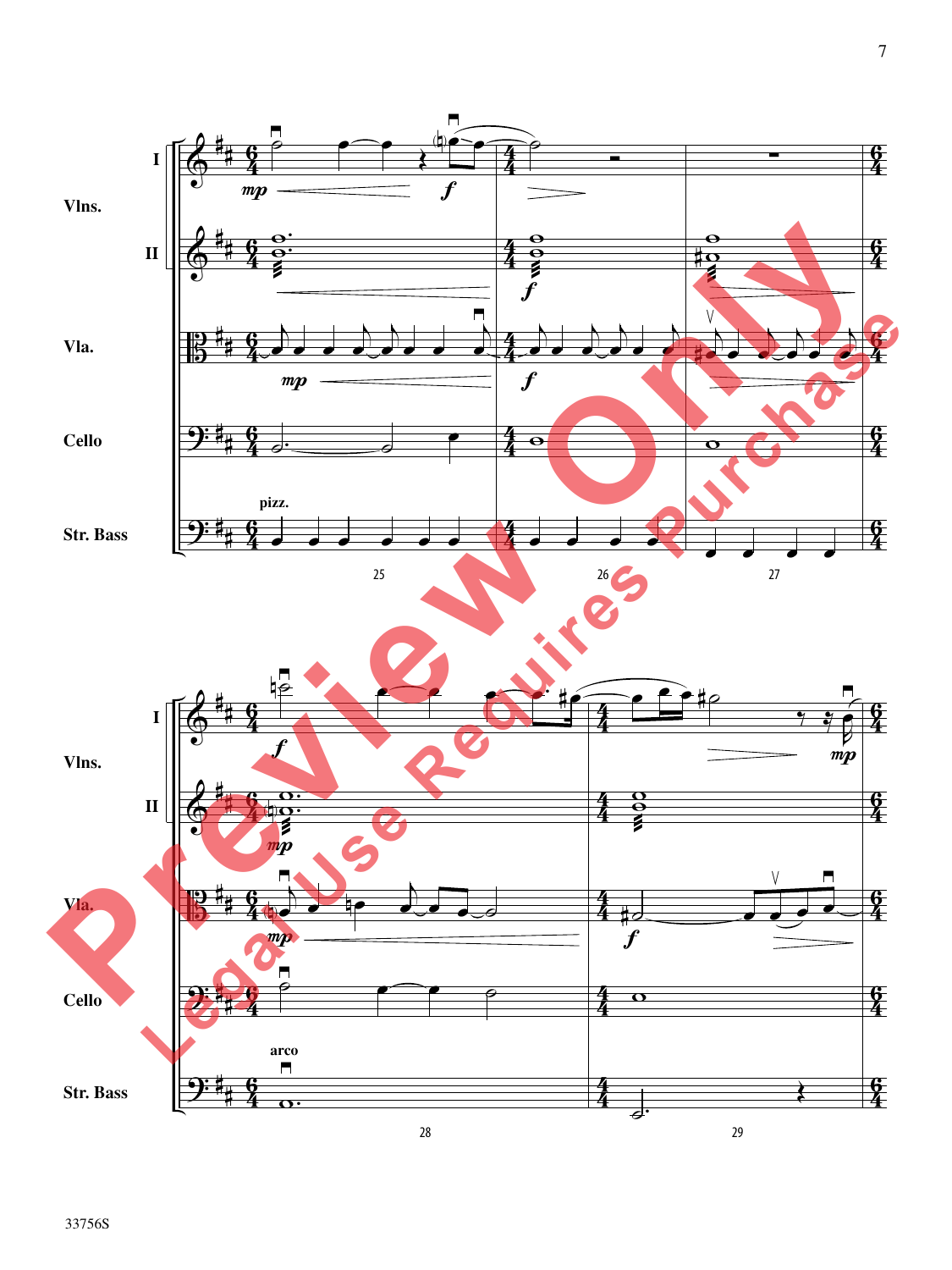

33756S

8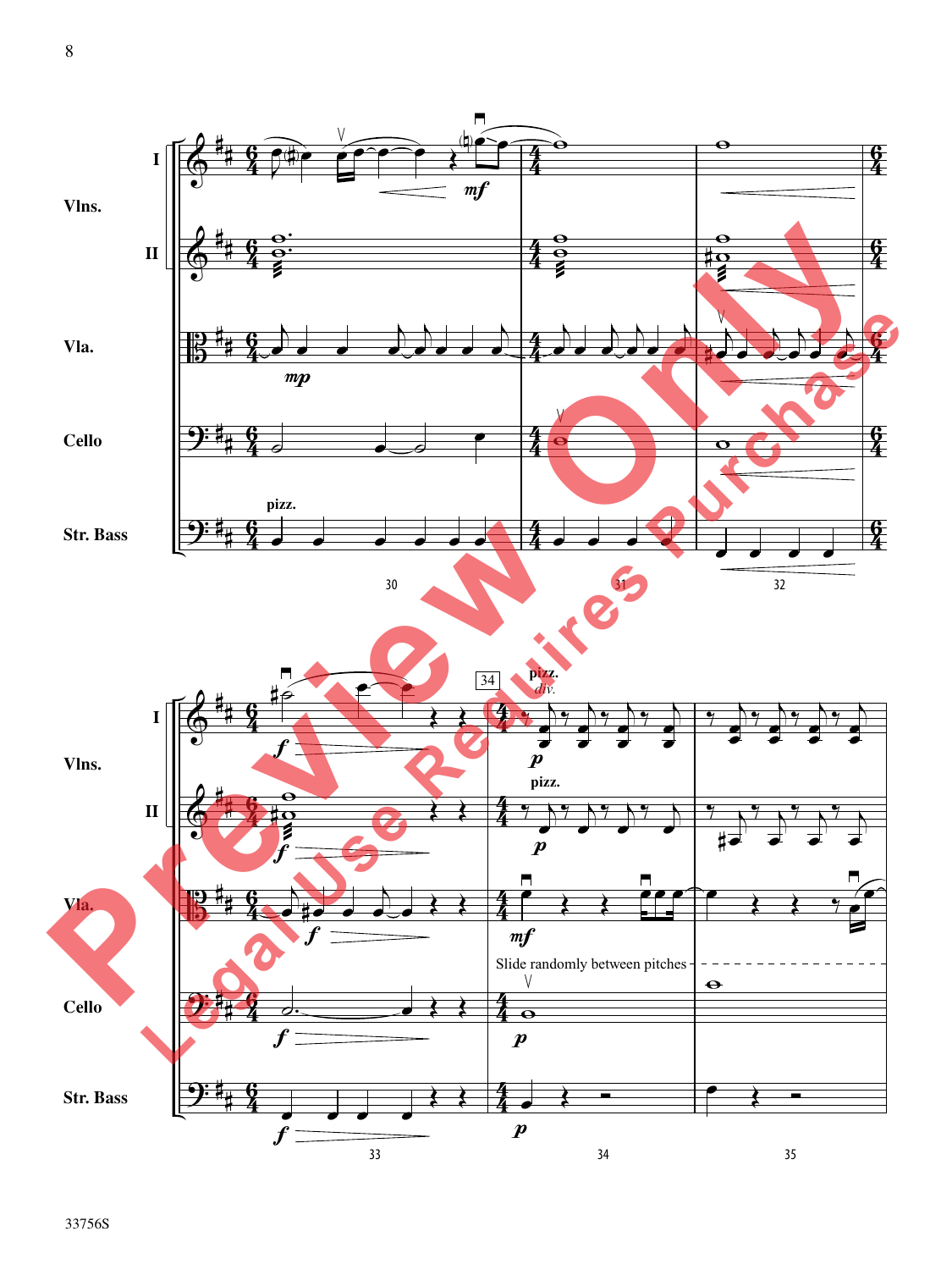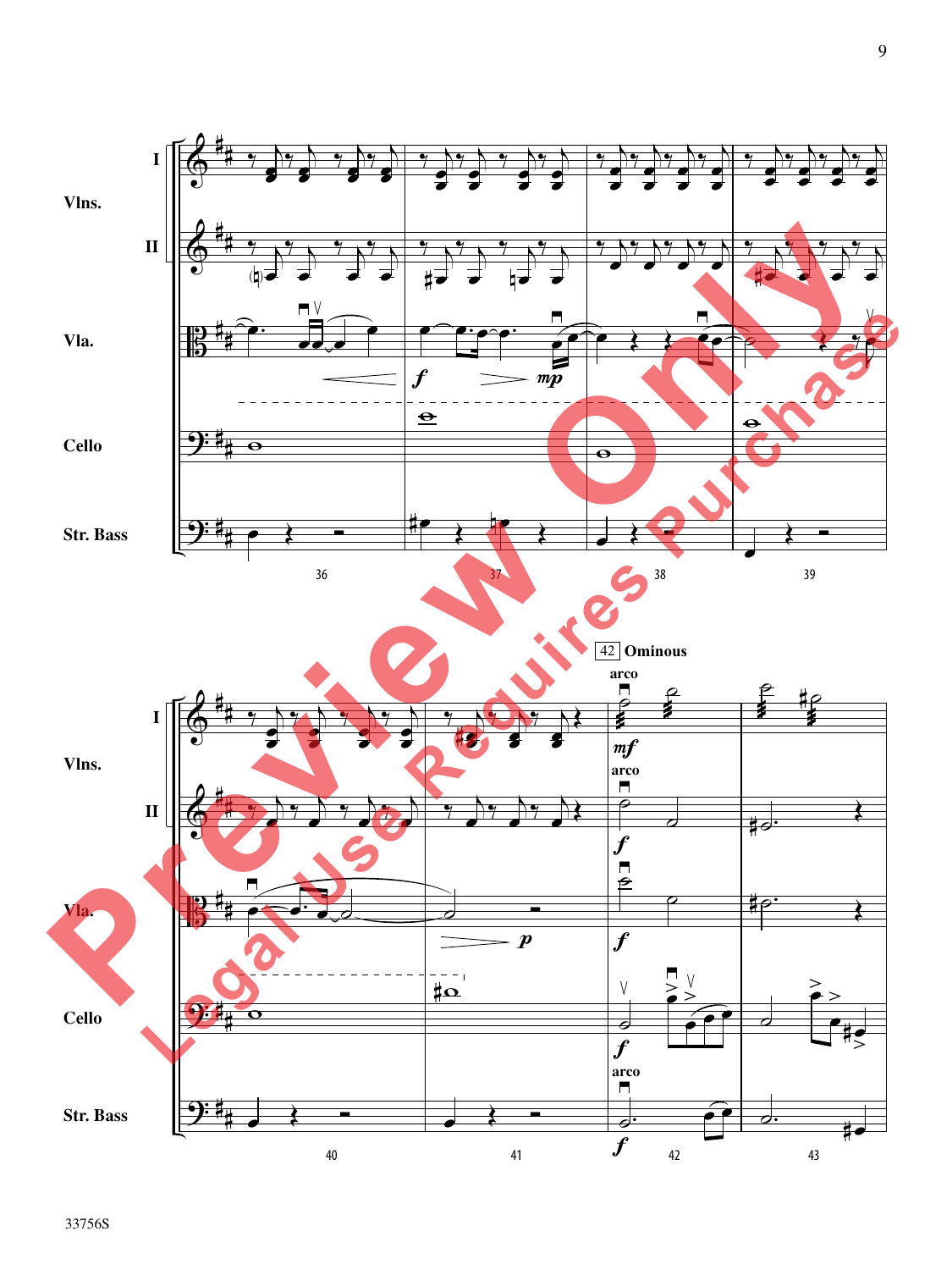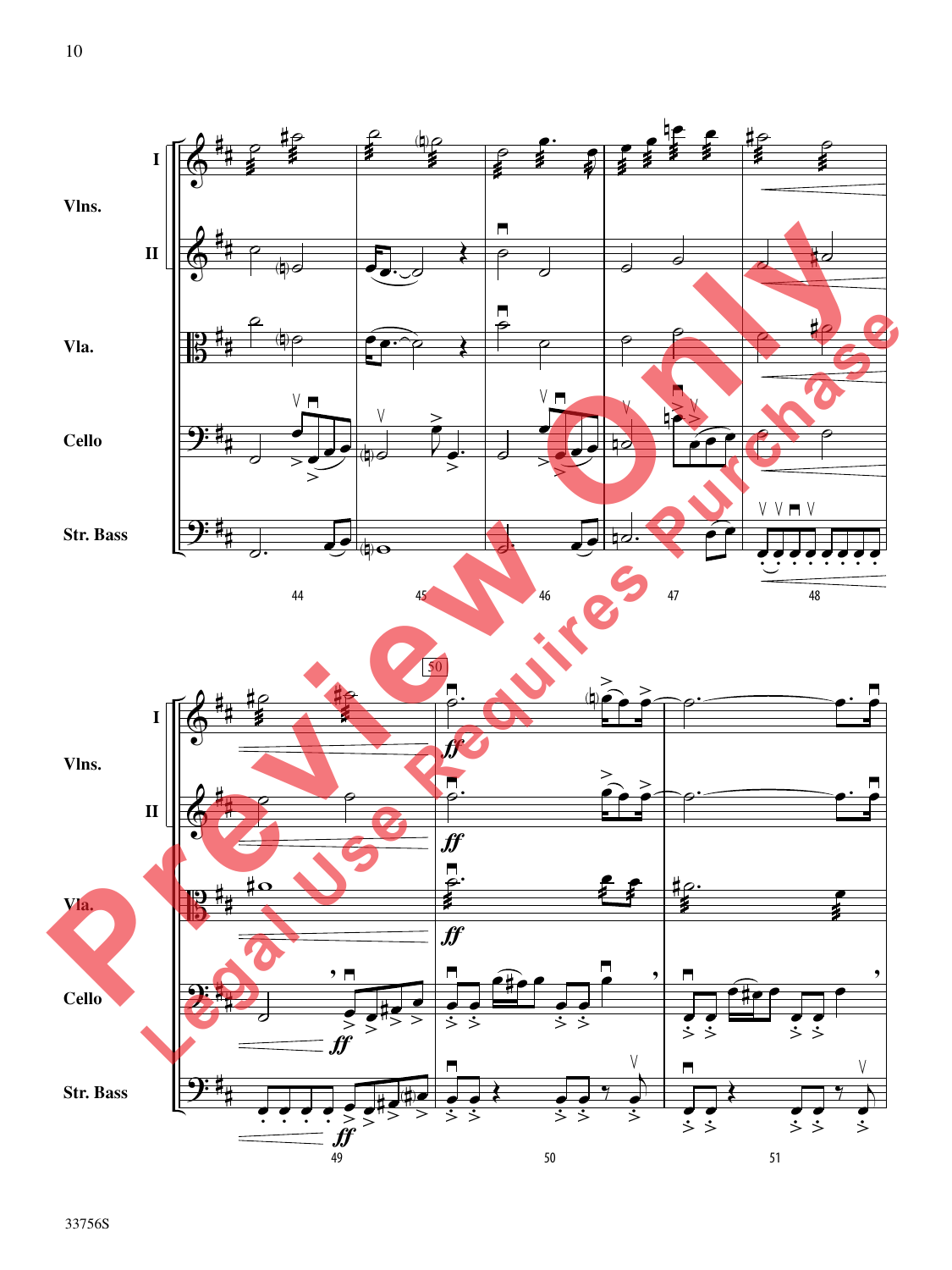